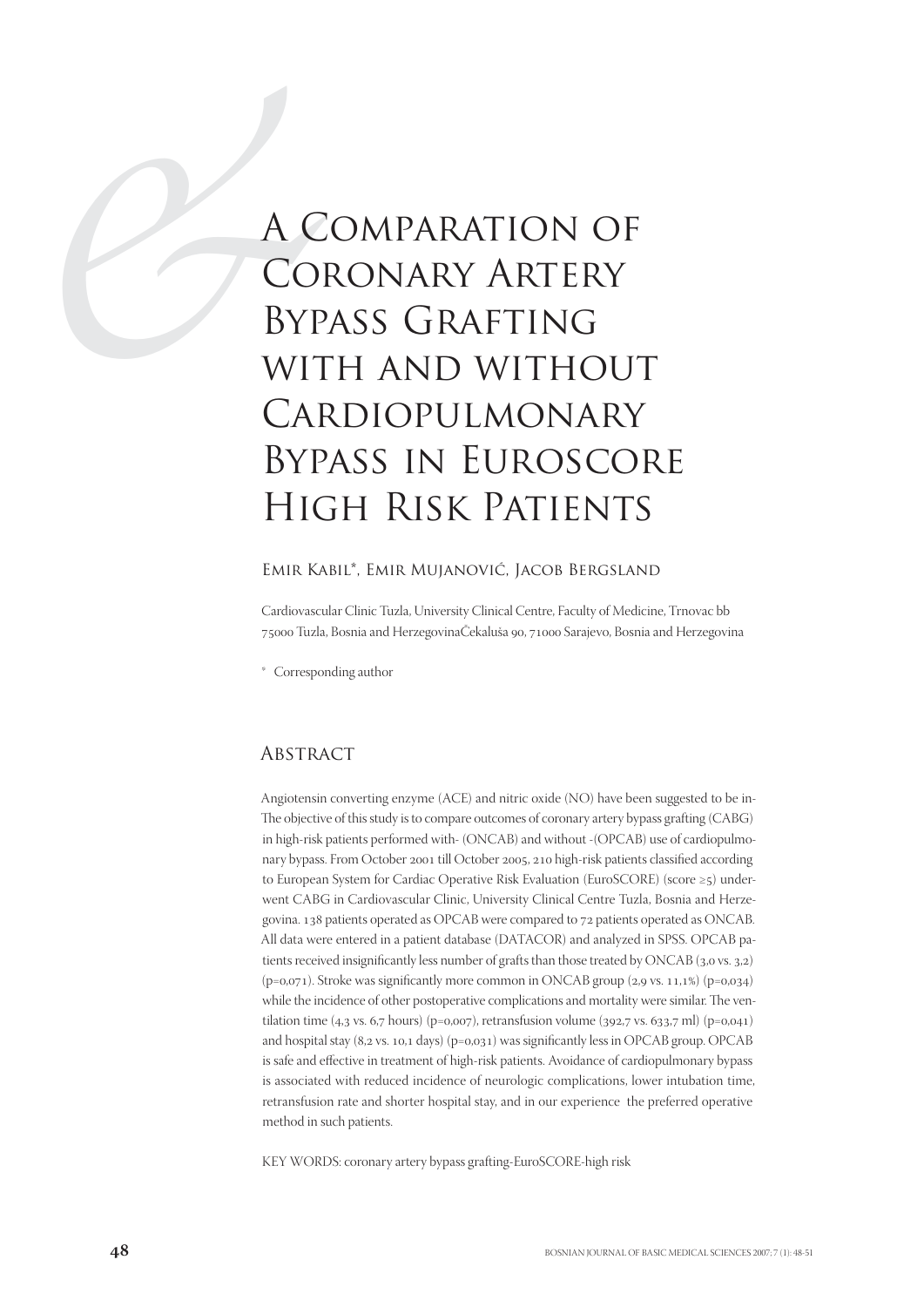# **INTRODUCTION**

Coronary artery bypass grafting (CABG) became the accepted method of revascularization for coronary artery disease (CAD) in the 1970s. Today, it is one of the most common surgical procedures in USA and Western Europe with more then 500 -1000 procedures performed per million population  $(1)$ . Results of CABG in general have slowly improved over time in spite of a worsening risk profile. Most of the procedures are still performed on the arrested heart supported by cardiopulmonary bypass (CPB)-ONCAB, although it has become increasingly common to perform the procedures without use of CPB-OPCAB, using regional myocardial stabilization during grafting. OPCAB has been reported to have superior results especially in certain subgroups of patients  $(2,3)$ . Refinements in technology and clinical experience have resulted in greater acceptance of OPCAB among cardiovascular surgeons  $(4,5,6)$ . A European System for Cardiac Operative Risk Evaluation (EuroSCORE) value of ≥5 represents a high level of risk in patients with coronary artery disease  $(7)$ . In such patients CABG often produced poor results leading to significant morbidity and mortality. Recent trials demonstrated that OPCAB is associated with reduced morbidity and better perioperative results in this group of patients which is related to avoidance of CPB and the inflammatory response. The present study was designed to compare the early and late clinical outcomes of OP-CAB with ONCAB in the treatment of high risk patients.

## Materials and Methods

From October 2001 till October 2005, 210 high-risk patients classified according to EuroSCORE (score ≥5) underwent CABG in Cardiovascular Clinic, University Clinical Centre Tuzla, Bosnia and Herzegovina. 138 patients who underwent OPCAB were compared to 72 patients operated as ONCAB. Preoperative and postoperative data were reviewed using the computer based patient data program (DATACOR). Selection of operative technique was based on surgeon preference. ONCAB was carried out through median sternotomy. CPB was instituted using ascending aortic cannulation and two stage venous cannulation. Myocardial protection was achieved by intermittent anterograde and/ or retrograde cold blood cardioplegia. After completion of distal anastomoses on the arrested heart, the aortic cross-clamp was removed and the proximal anastomoses performed with partial occlusion of the aorta. OP-CAB was also done through median sternotomy. To

achieve adequate exposure of the heart a deep pericardial LIMA stitch  $(8)$  was placed in the oblique sinus of the posterior pericardium. By manipulating this stitch positioning of the heart was safe and effective. The target vessel was exposed and snared above and/or below the anastomotic site using a 4-0 pledgetted Prolene suture and soft rubber tourniquet to avoid injury to the coronary artery  $(9)$ . An intra coronary shunt was frequently used to prevent bleeding during grafting and distal ischaemia (10). Visualization of the anastomotic site was improved by a surgical blower. The CPB machine was kept in the immediate vicinity with the circuit mounted but without priming. Left anterior descending artery (LAD) was revascularized first prior to major manipulation of the heart. Heparin was given in doses of 3 mg/kg in ONCAB to keep the activated clotting time (ACT) above 400 sec. and in OPCAB 2  $mg/kg$  to keep ACT above 300 sec. Intraoperative flow verification with Transit Time Flow Measurement (TTFM) (Cardiomed Flowmeter, Medistim AS, Oslo, Norway) was used in all grafts as a quality assurance measure. When no reversible cause of poor TTFM results were identified the graft was revised  $(11)$ . In the OPCAB group flow measurements were obtained with the proximal snare on and off to assess distal patency. For every graft flow curves and waves were standardly recorded. If mean or diastolic flow was low, grafts were in general revised according to standard criteria  $(12)$ .

#### **RESULTS**

Preoperative patient characteristics are shown in Table . Patients in OPCAB group were significantly older than those in ONCAB group  $(p=0,027)$ . There was no significant difference in other preoperative risk factors between the groups. Table 2 showes postoperative complications and mortality for the two group of patients. The incidence of stroke was significantly higher in the ONCAB group. The incidence of reoperation for bleeding, myocardial infraction (MI), renal disfunction, atrial fibrilation, wound infection, pneumonia and organ failure were comparabile between the groups. 30-days mortality was higher in ONCAB group  $(2, 9\% \text{ vs. } 6, 9\%)$  but with no significant difference  $(p=0,310)$ . Patients in ONCAB group received insignificantly more grafts than those in OPCAB group  $(3,0)$ vs. 3,2; p=0,071). All patients however had complete revascularisation in the judgement of the surgeon. Intubation time, retransfusion volume and hospital stay were significantly less in OPCAB group (Table 3).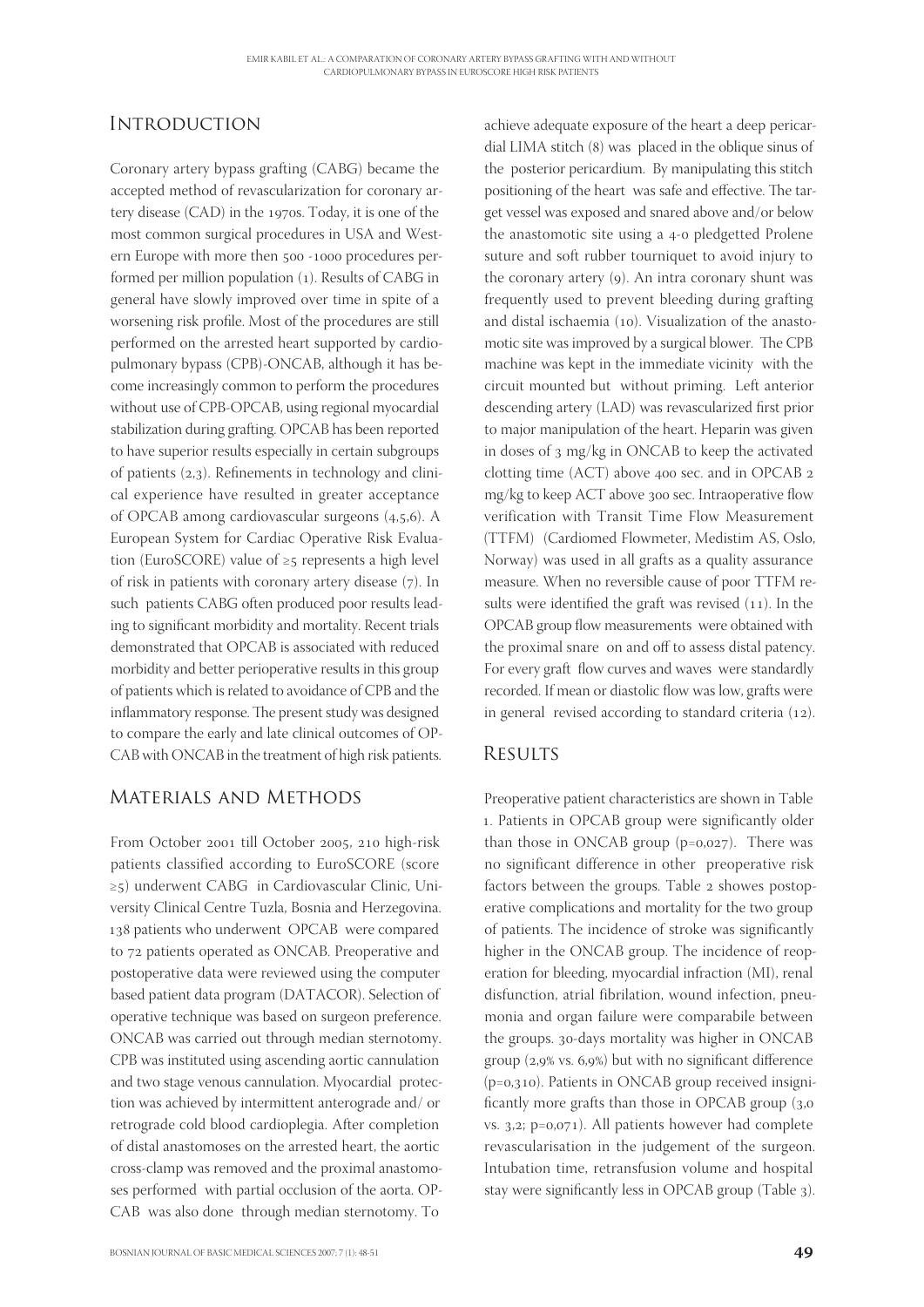# EMIR KABIL ET AL.: A COMPARATION OF CORONARY ARTERY BYPASS GRAFTING WITH AND WITHOUT CARDIOPULMONARY BYPASS IN EUROSCORE HIGH RISK PATIENTS

|                              | $OPCAB$ (n=138) |           | $ONCAB$ (n=72) |            | p     |
|------------------------------|-----------------|-----------|----------------|------------|-------|
| Variable                     | N               | $\%$      | N              | $\%$       |       |
| Female gender                | 46              | 33,3      | 21             | 29,1       | 0,646 |
| Hypeholestrolemia            | 79              | 57,2      | 46             | 63,9       | 0,434 |
| Hypertension                 | 114             | 82,6      | 56             | 77,8       | 0,508 |
| Pulmonary disease            | 20              | 14,5      | 14             | 19,4       | 0,467 |
| Cerebrovascular disease      | 15              | 10,9      | 5              | 6,9        | 0,501 |
| Peripheral arterial disease  | 28              | 20,3      | 8              | 11,1       | 0,138 |
| <b>Diabetes</b>              | 40              | 29,0      | 20             | 27,8       | 0,981 |
| Recent myocardial infarction | 84              | 60,9      | 38             | 52,8       | 0,326 |
| Previous cardiac surgery     | 12              | 8,7       | $\overline{4}$ | 5,6        | 0,589 |
| Age                          | Mean            | <b>SD</b> | Mean           | <b>SD</b>  |       |
|                              | 66,6            | ±7,79     | 64,0           | $\pm 8.21$ | 0,027 |
| Ejection fraction            | Mean            | <b>SD</b> | Mean           | <b>SD</b>  |       |
|                              | 41,6            | ±13,41    | 38,5           | ±14,96     | 0,132 |
|                              | Mean            | <b>SD</b> | Mean           | <b>SD</b>  |       |
| <b>EUROSCORE</b>             | 6,0             | ±1,51     | 6,3            | ±1,97      | 0,254 |

TABLE 1.Preoperative characteristics

| Complications            |                | $OPCAB$ (n=138) |                | $ONCAB$ (n=72) |       |
|--------------------------|----------------|-----------------|----------------|----------------|-------|
|                          | %<br>N         |                 | %<br>N         |                |       |
| Reoperation for bleeding | $\overline{2}$ | 1,4             | $\overline{2}$ | 2,8            | 0.891 |
| Myocardial infraction    | $\overline{2}$ | 1.4             | 3              | 4,2            | 0.453 |
| Renal disfunction        |                | 0.7             | $\Omega$       | 0,0            | 0,740 |
| Atrial fibrilation       | 31             | 22,5            | 14             | 19,4           | 0.742 |
| Wound infection          | 7              | 5,0             | 5              | 6.9            | 0.809 |
| Pneumonia                |                | 0,7             | $\overline{2}$ | 2,8            | 0,563 |
| Stroke                   | $\overline{4}$ | 2.9             | 8              | 11,1           | 0.034 |
| Organ failure            |                | 0,7             | 4              | 5,6            | 0,089 |
| 30-day mortality         | 4              | 2.9             | 5              | 6,9            | 0.310 |

TABLE 2. Complications and mortality

|                      | <b>OPCAB</b> |            | <b>ONCAB</b> |            |       |
|----------------------|--------------|------------|--------------|------------|-------|
|                      | Mean         | <b>SD</b>  | Mean         | <b>SD</b>  |       |
| Distal anastomoses   | 3,0          | ±0.59      | 3.2          | $\pm 0.79$ | 0,071 |
| Ventilation (hours)  | 4,3          | ±4,81      | -6.7         | $\pm 6.01$ | 0.007 |
| Bleeding (ml)        | 615,2        | ±322,82    | 807.4        | ±1037.50   | 0.066 |
| Retransfusion (ml)   | 392.7        | ±180.64    | 633.7        | ±813.83    | 0.041 |
| ICU stay (days)      | 1,7          | $\pm 0.83$ | 1.9          | $\pm 0.92$ | 0.092 |
| Hospital stay (days) | 8.2          | ±3.56      | 10.1         | ±8.84      | 0.031 |

ICU-intensive care unit

TABLE 3. Perioperative results